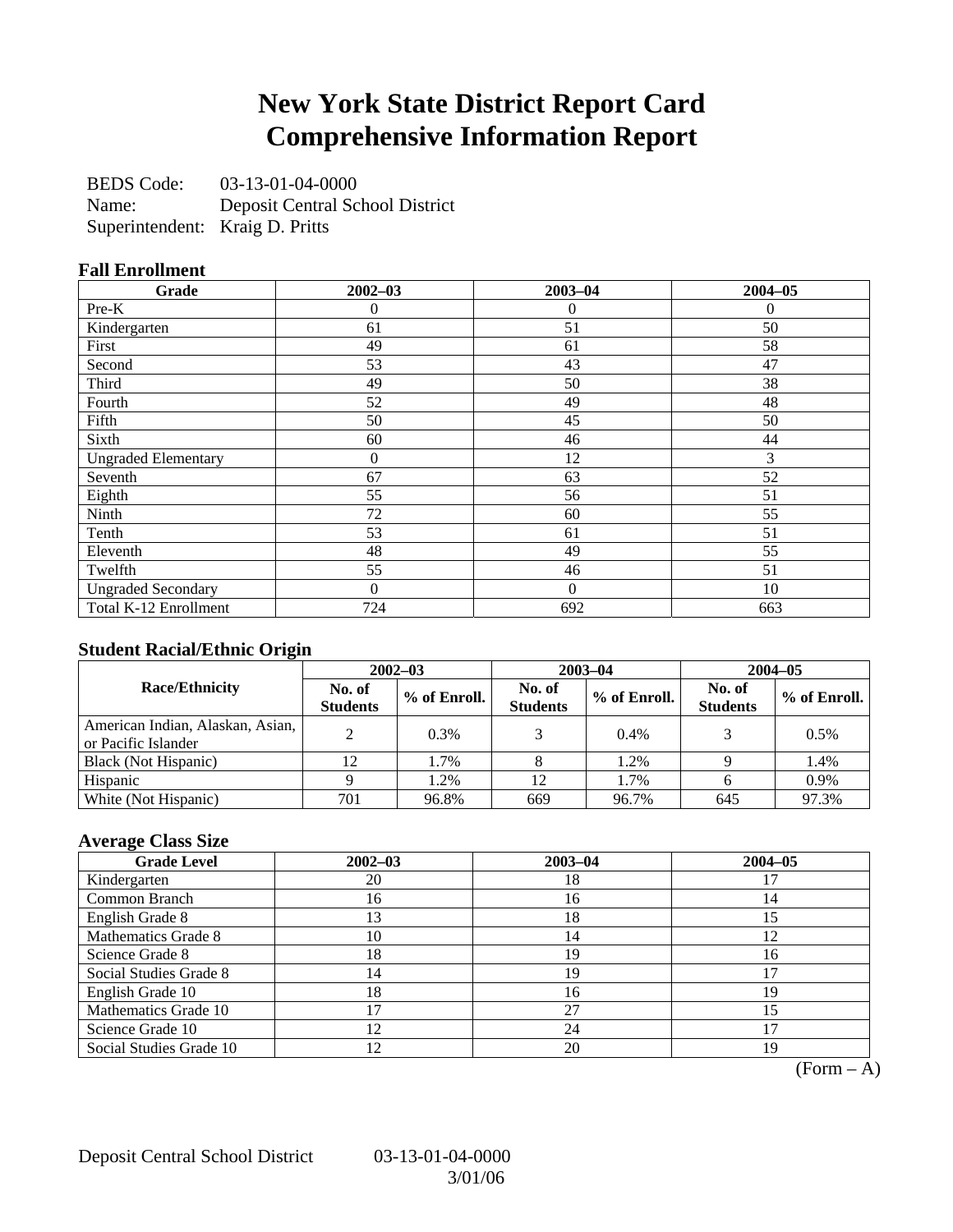#### **District Need to Resource Capacity Category**

| <b>N/RC</b> Category | <b>Description</b>                                                     |
|----------------------|------------------------------------------------------------------------|
|                      | This is a rural school district with high student needs in relation to |
|                      | district resource capacity.                                            |

#### **Similar School Group and Description**

| <b>Similar School Group</b> | <b>Description</b> |
|-----------------------------|--------------------|
| NA                          | <b>NA</b>          |

All schools within the same N/RC category are divided into three similar school groups defined by the percentage of students in the school who are eligible for the free-lunch program and/or who are limited English proficient (also known as English language learners).

#### **Student Demographics Used To Determine Similar Schools Group**

|                                   | $2002 - 03$ |         |       | $2003 - 04$ | $2004 - 05$ |         |
|-----------------------------------|-------------|---------|-------|-------------|-------------|---------|
|                                   | Count       | Percent | Count | Percent     | Count       | Percent |
| <b>Limited English Proficient</b> |             | $.1\%$  |       | $.0\%$      |             | 0.5%    |
| <b>Eligible for Free Lunch</b>    | 214         | 29.6%   | 268   | 38.7%       | 271         | 40.9%   |

#### **Attendance and Suspension**

|                               | $2001 - 02$     |         |                 | $2002 - 03$ | $2003 - 04$     |         |  |
|-------------------------------|-----------------|---------|-----------------|-------------|-----------------|---------|--|
|                               | No. of          | $%$ of  | No. of          | $%$ of      | No. of          | $%$ of  |  |
|                               | <b>Students</b> | Enroll. | <b>Students</b> | Enroll.     | <b>Students</b> | Enroll. |  |
| <b>Annual Attendance Rate</b> |                 | 94.6%   |                 | 94.4%       |                 | 94.5%   |  |
| <b>Student Suspensions</b>    | 37              | 5.2%    | 49              | 6.8%        |                 | 8.2%    |  |

#### **Student Socioeconomic and Stability Indicators (Percent of Enrollment)**

|                          | $2002 - 03$ | $2003 - 04$ | $2004 - 05$ |
|--------------------------|-------------|-------------|-------------|
| <b>Reduced Lunch</b>     | 10.8%       | 12.7%       | 12.7%       |
| <b>Public Assistance</b> | NA          | NA          | NA          |
| <b>Student Stability</b> | NA          | NA          | NA          |

#### **Staff Counts**

| Staff                                 | $2004 - 05$ |
|---------------------------------------|-------------|
| <b>Total Teachers</b>                 | 64          |
| <b>Total Other Professional Staff</b> |             |
| <b>Total Paraprofessionals</b>        |             |
| Teaching Out of Certification*        |             |

\*Teaching out of certification more than on an incidental basis.

 $(Form - B)$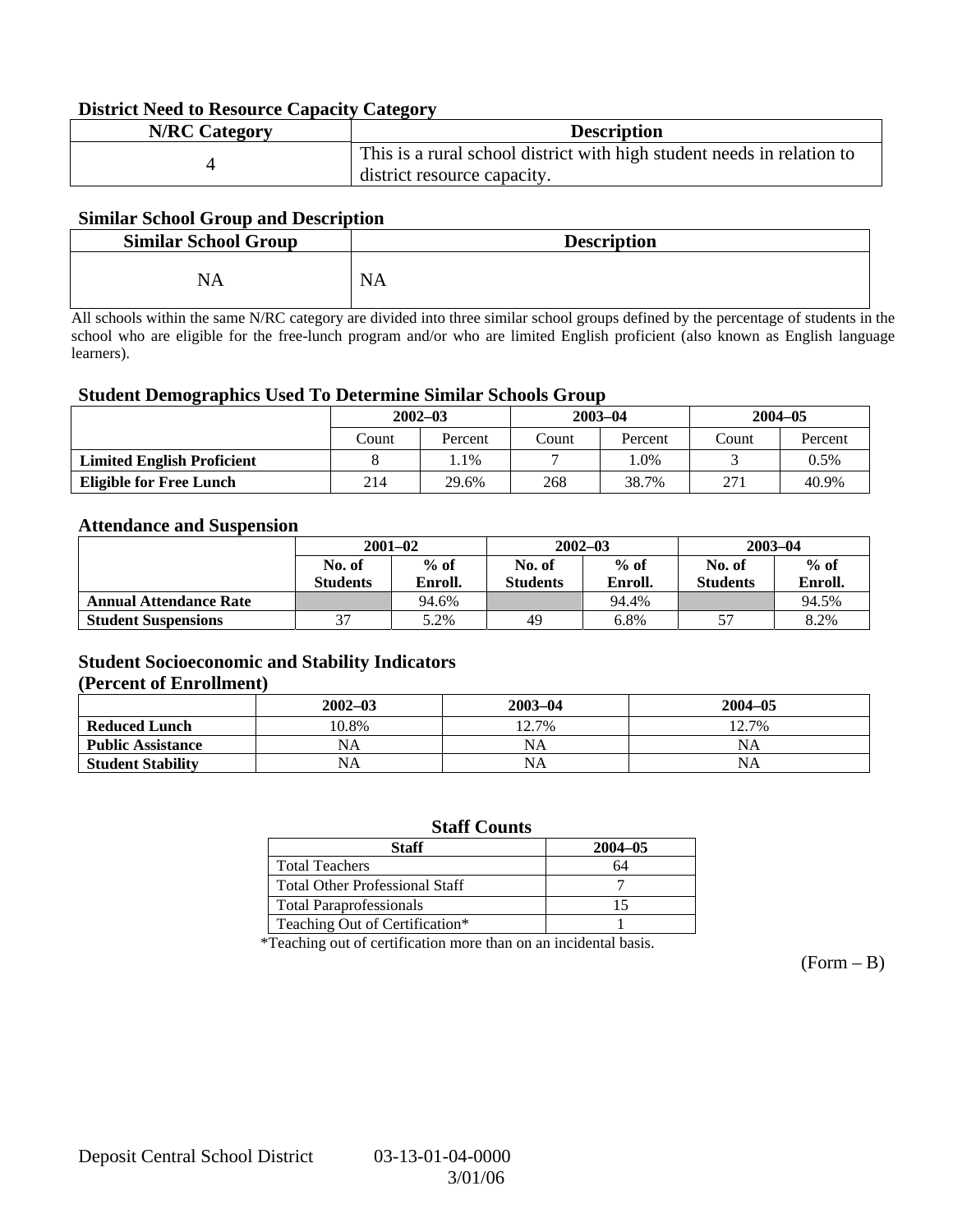## **High School Graduates and Noncompleters**

|                         | <b>High School Graduates and Completers</b>  | $2002 - 03$                                                                                              | $2003 - 04$ | $2004 - 05$ |
|-------------------------|----------------------------------------------|----------------------------------------------------------------------------------------------------------|-------------|-------------|
|                         | Total Graduates*                             | 52                                                                                                       | 44          | 44          |
| General-                | <b>Regents Diplomas</b>                      | 29<br>31<br>70%<br>56%<br>$\theta$<br>$\Omega$<br>$\Omega$<br>$\Omega$<br>0%<br>0%                       |             | 32          |
| <b>Education</b>        | % Regents Diplomas                           |                                                                                                          |             | 73%         |
| <b>Students</b>         | Regents Diplomas with Advanced Designation** |                                                                                                          |             | 20          |
|                         | % Regents Diplomas with Advanced Designation |                                                                                                          |             | 45%         |
|                         | IEP Diplomas or Local Certificates           |                                                                                                          |             |             |
|                         | Total Graduates*                             |                                                                                                          |             | 6           |
|                         | <b>Regents Diplomas</b>                      |                                                                                                          |             | 3           |
| <b>Students</b><br>with | % Regents Diplomas                           |                                                                                                          |             | 50%         |
| <b>Disabilities</b>     | Regents Diplomas with Advanced Designation** | $\theta$<br>3<br>$\Omega$<br>52<br>44<br>50<br>29<br>35<br>31<br>56%<br>70%<br>20<br>3<br>$\overline{0}$ |             |             |
|                         | % Regents Diplomas with Advanced Designation |                                                                                                          | 0%          |             |
|                         | IEP Diplomas or Local Certificates           |                                                                                                          |             |             |
|                         | Total Graduates*                             |                                                                                                          |             |             |
|                         | <b>Regents Diplomas</b>                      |                                                                                                          |             |             |
| <b>All Students</b>     | % Regents Diplomas                           |                                                                                                          |             | 70%         |
|                         | Regents Diplomas with Advanced Designation** |                                                                                                          |             |             |
|                         | % Regents Diplomas with Advanced Designation |                                                                                                          |             | 40%         |
|                         | IEP Diplomas or Local Certificates           |                                                                                                          |             |             |

\* Only students awarded local diplomas or Regents endorsed diplomas are included in the count of high school graduates in this table. Data include graduates in August, January and June of the school year being reported.

\*\*Beginning with students who first entered grade 9 in 2001–02, students may earn a Regents diploma by passing (scoring 65–100) Regents exams in five areas and meeting course requirements. To earn a Regents diploma with advanced designation, the student must pass eight Regents exams. For more information, see http://www.emsc.nysed.gov/parents/gradreqtsfs.shtml

#### **Post-Secondary Plans of 2004–05 Graduates**

|                                                |                | 4-year<br>College | 2-year<br>College | <b>Other Post-</b><br><b>Secondary</b> | <b>Military</b> | <b>Employment</b> | <b>Adult</b><br><b>Services</b> | Plan<br><b>Unknown</b> | <b>Other</b><br><b>Known Plan</b> |
|------------------------------------------------|----------------|-------------------|-------------------|----------------------------------------|-----------------|-------------------|---------------------------------|------------------------|-----------------------------------|
| <b>General-</b><br><b>Education</b>            | <b>Number</b>  | 6                 | 24                |                                        |                 | 6                 | $\Omega$                        | 6                      | $\mathbf{0}$                      |
| <b>Students</b>                                | <b>Percent</b> | 14%               | 55%               | 2%                                     | 2%              | 14%               | $0\%$                           | 14%                    | 0%                                |
| <b>Students</b><br>with<br><b>Disabilities</b> | <b>Number</b>  |                   |                   | $\Omega$                               |                 | 2                 | $\Omega$                        |                        | $\theta$                          |
|                                                | <b>Percent</b> | 17%               | 17%               | 0%                                     | 17%             | 33%               | $0\%$                           | 17%                    | 0%                                |
| All<br><b>Students</b>                         | <b>Number</b>  | ⇁                 | 25                |                                        | ↑               | 8                 | $\Omega$                        |                        | $\theta$                          |
|                                                | Percent        | 14%               | 50%               | 2%                                     | 4%              | 16%               | 0%                              | 14%                    | 0%                                |

### **High School Noncompletion Rates**

|                        |                            | $2002 - 03$     |         | $2003 - 04$     |         | $2004 - 05$     |         |
|------------------------|----------------------------|-----------------|---------|-----------------|---------|-----------------|---------|
|                        |                            | No. of          | $%$ of  | No. of          | $%$ of  | No. of          | $%$ of  |
|                        |                            | <b>Students</b> | Enroll. | <b>Students</b> | Enroll. | <b>Students</b> | Enroll. |
| General-               | Dropped Out                |                 |         |                 | 2.0%    |                 | 1.0%    |
| <b>Education</b>       | Entered GED Program*       |                 |         |                 | 1.5%    |                 | 2.5%    |
| <b>Students</b>        | <b>Total Noncompleters</b> |                 |         |                 | 3.5%    |                 | 3.4%    |
| <b>Students with</b>   | Dropped Out                |                 |         |                 | 3.6%    |                 | $0.0\%$ |
| <b>Disabilities</b>    | Entered GED Program*       |                 |         |                 | $0.0\%$ |                 | 11.6%   |
|                        | <b>Total Noncompleters</b> |                 |         |                 | 3.6%    |                 | 11.6%   |
| All<br><b>Students</b> | Dropped Out                |                 | 2.2%    |                 | 2.2%    | $\mathfrak{D}$  | 0.8%    |
|                        | Entered GED Program*       |                 | $0.0\%$ | 3               | 1.3%    | 10              | 4.0%    |
|                        | <b>Total Noncompleters</b> |                 | 2.2%    | 8               | 3.5%    | 12              | 4.9%    |

\*The number and percentage of students who left a program leading to a high school diploma and entered a program leading to a high school equivalency diploma.

 $(Form - C)$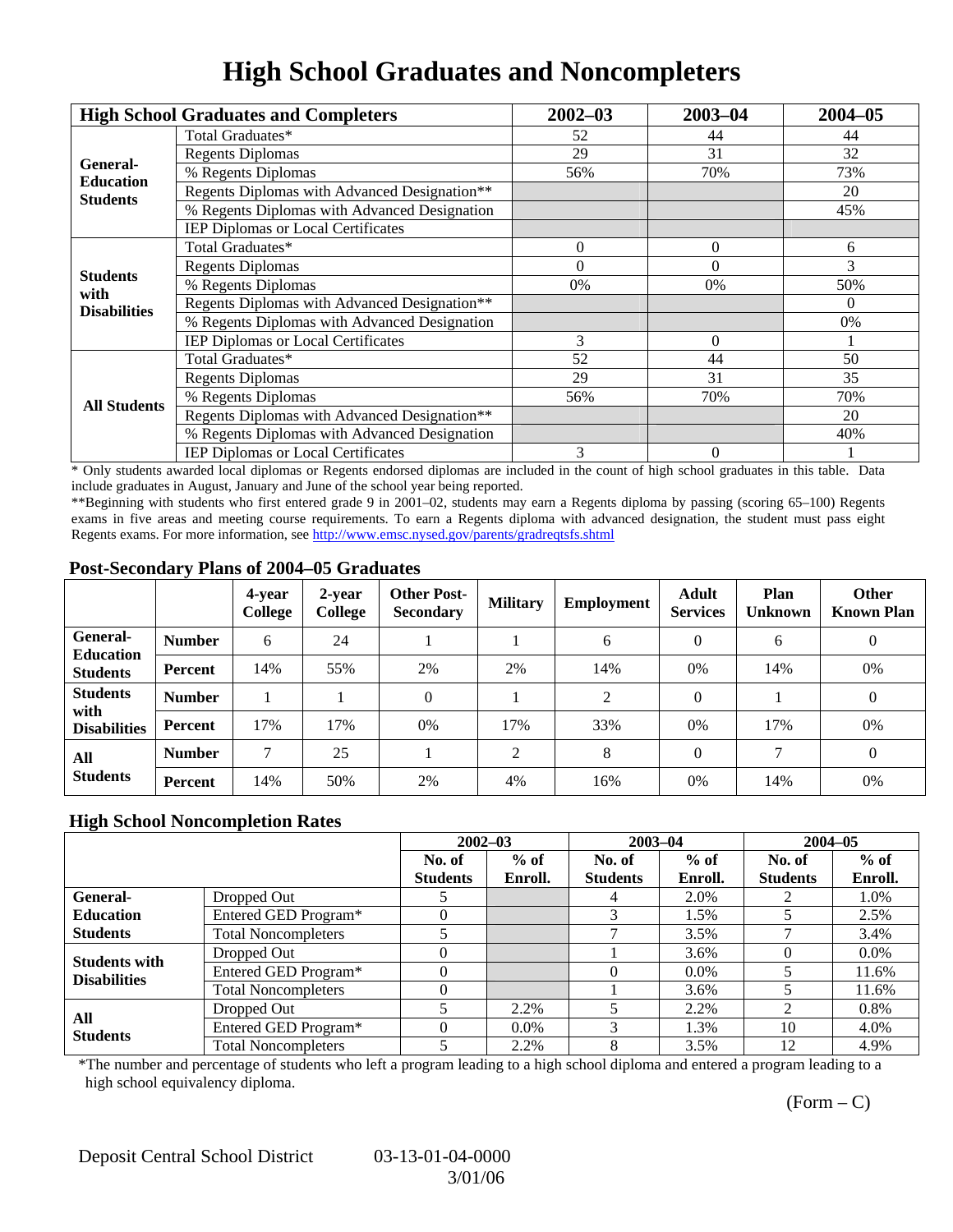## **Career Development and Occupational Studies (CDOS)**

### **Percentage of Students Documenting Self- and Career-Awareness Information and Career Exploration Activities, K–3**

| <b>Grades</b> | $2002 - 03$ | $2003 - 04$ | $2004 - 05$ |
|---------------|-------------|-------------|-------------|
| K–1           | 0%          | $0\%$       | $0\%$       |
| $2 - 3$       | 9%          | $0\%$       | $0\%$       |

### **Students Developing a Career Plan, 4–12**

| <b>Grades</b> |                                      | $2002 - 03$ | 2003-04  | $2004 - 05$ |
|---------------|--------------------------------------|-------------|----------|-------------|
|               | Number of General-Education Students | $\Omega$    | $\Omega$ | $\Omega$    |
| $4 - 5$       | Number of Students with Disabilities | $\Omega$    | $\Omega$ | $\Omega$    |
|               | Number of All Students               | $\Omega$    | $\Omega$ | $\Omega$    |
|               | Percent of Enrollment                | 0%          | $0\%$    | $0\%$       |
|               | Number of General-Education Students | 106         | 51       | 42          |
| $6 - 8$       | Number of Students with Disabilities | 16          | 5        | 9           |
|               | Number of All Students               | 122         | 56       | 51          |
|               | Percent of Enrollment                | 67%         | 34%      | 34%         |
|               | Number of General-Education Students | 201         | 184      | 191         |
| $9 - 12$      | Number of Students with Disabilities | 27          | 32       | 28          |
|               | Number of All Students               | 228         | 216      | 219         |
|               | Percent of Enrollment                | 100%        | 100%     | 100%        |

### **Career and Technical Education (CTE) Programs**

| <b>CTE Program</b>                                |          | <b>This District</b> | <b>Statewide</b> |  |
|---------------------------------------------------|----------|----------------------|------------------|--|
|                                                   | Count    | Percentage           |                  |  |
| <b>All CTE Programs</b>                           |          |                      |                  |  |
| Completed the CTE Program                         | 10       |                      |                  |  |
| <b>Completed and Passed Regents Exams</b>         | 10       | 100%                 | 80%              |  |
| Completed and had Course Average of 75% or More   | 10       | 100%                 | 82%              |  |
| Completed and Attained a HS Diploma or Equivalent | 10       | 100%                 | 96%              |  |
| Completed and Whose Status is Known               |          |                      |                  |  |
| Completed and Were Successfully Placed            | 7        | 100%                 | 96%              |  |
| <b>Nontraditional Programs</b>                    |          |                      |                  |  |
| <b>Underrepresented Gender Members Enrolled</b>   | $\Omega$ | 0%                   | 25%              |  |
| Underrepresented Gender Members Who Completed     | 0        | 0%                   | 19%              |  |

Enrollment data are for the 2004–2005 school year; completer data are as of June 2004.

Blank cells indicate that either the district did not have a CTE program or did not report data. These data are reported only at the district level.

 $(Form - D)$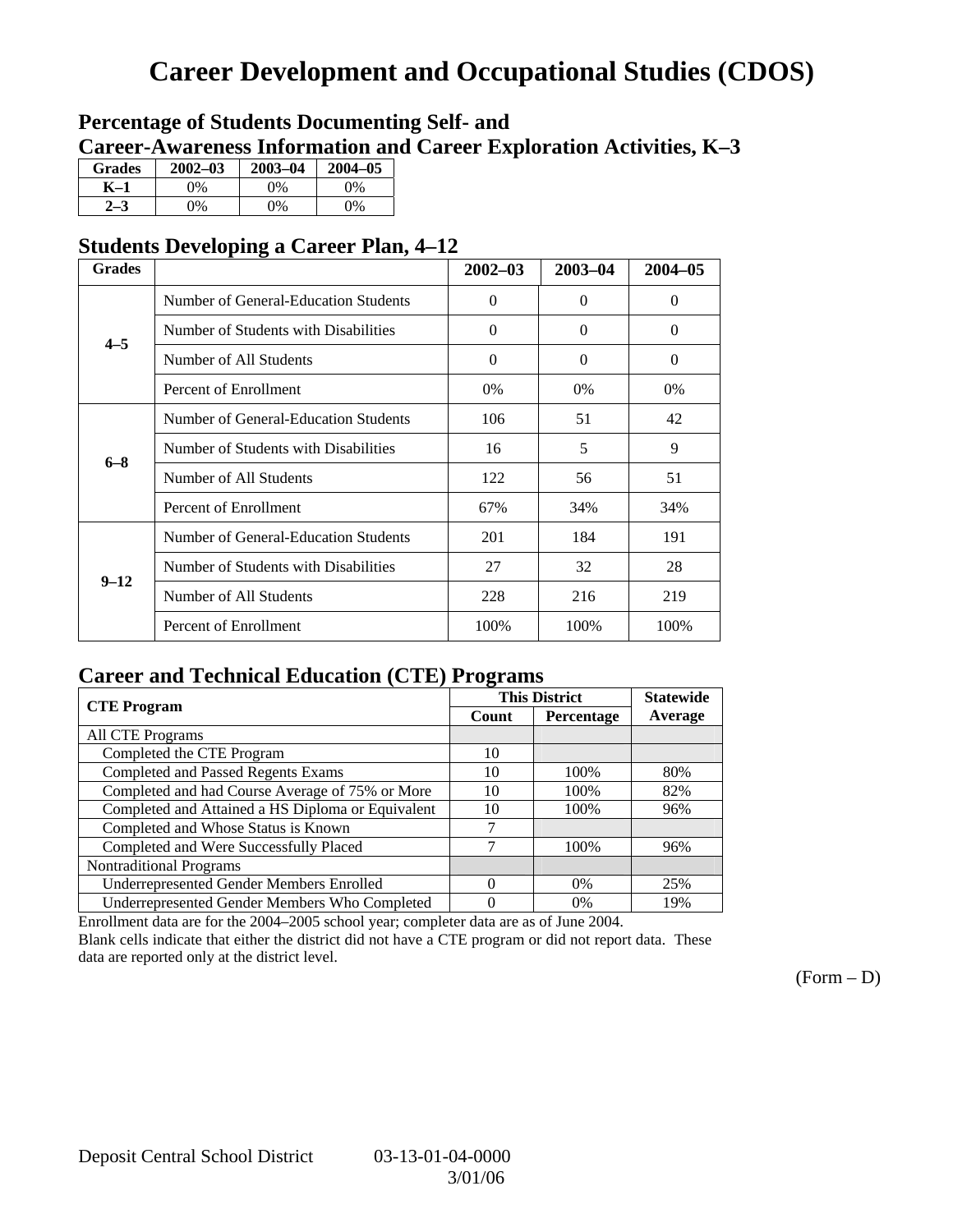# **Second Language Proficiency Examinations**

|             | <b>General-Education Students</b> |             |            |             |             |           |  |  |  |  |  |
|-------------|-----------------------------------|-------------|------------|-------------|-------------|-----------|--|--|--|--|--|
| <b>Test</b> |                                   | $2002 - 03$ |            | $2003 - 04$ | $2004 - 05$ |           |  |  |  |  |  |
|             | <b>No. Tested</b>                 | % Passing   | No. Tested | % Passing   | No. Tested  | % Passing |  |  |  |  |  |
| French      |                                   | 100%        |            | 100%        |             | 100%      |  |  |  |  |  |
| German      |                                   | 0%          |            | 0%          |             | 0%        |  |  |  |  |  |
| Italian     |                                   | 0%          |            | 0%          |             | 0%        |  |  |  |  |  |
| Latin       |                                   | 0%          |            | 0%          |             | 0%        |  |  |  |  |  |
| Spanish     | 34                                | 97%         | 38         | 63%         | 19          | 95%       |  |  |  |  |  |

#### **General-Education Students**

#### **Students with Disabilities**

| <b>Test</b> | $2002 - 03$       |           |            | $2003 - 04$ | $2004 - 05$       |           |  |
|-------------|-------------------|-----------|------------|-------------|-------------------|-----------|--|
|             | <b>No. Tested</b> | % Passing | No. Tested | % Passing   | <b>No. Tested</b> | % Passing |  |
| French      |                   | 0%        |            | 0%          |                   | 0%        |  |
| German      |                   | 0%        |            | 0%          |                   | 0%        |  |
| Italian     |                   | 0%        |            | $0\%$       |                   | 0%        |  |
| Latin       |                   | 0%        |            | $0\%$       |                   | 0%        |  |
| Spanish     |                   | 83%       |            |             |                   | 83%       |  |

### **Regents Competency Tests**

### **General-Education Students**

| <b>Test</b>           |                   | $2002 - 03$ |            | $2003 - 04$ | $2004 - 05$       |           |  |
|-----------------------|-------------------|-------------|------------|-------------|-------------------|-----------|--|
|                       | <b>No. Tested</b> | % Passing   | No. Tested | % Passing   | <b>No. Tested</b> | % Passing |  |
| <b>Mathematics</b>    |                   |             |            |             |                   | 0%        |  |
| Science               |                   |             |            |             |                   | 0%        |  |
| Reading               |                   | 0%          |            |             |                   | 0%        |  |
| Writing               |                   |             |            |             |                   | 0%        |  |
| <b>Global Studies</b> |                   |             |            |             |                   |           |  |
| U.S. Hist & Gov't     |                   | 0%          |            | 60%         |                   |           |  |

### **Students with Disabilities**

| <b>Test</b>           | $2002 - 03$ |           | $2003 - 04$ |           | $2004 - 05$ |           |  |
|-----------------------|-------------|-----------|-------------|-----------|-------------|-----------|--|
|                       | No. Tested  | % Passing | No. Tested  | % Passing | No. Tested  | % Passing |  |
| <b>Mathematics</b>    |             |           |             |           |             | 0%        |  |
| Science               |             |           |             | 40%       |             |           |  |
| Reading               |             | 0%        |             | 0%        |             |           |  |
| Writing               |             | 0%        |             | $0\%$     |             |           |  |
| <b>Global Studies</b> |             |           |             | 20%       |             | 40%       |  |
| U.S. Hist & Gov't     |             | 0%        |             |           |             |           |  |

 $\overline{(Form - E)}$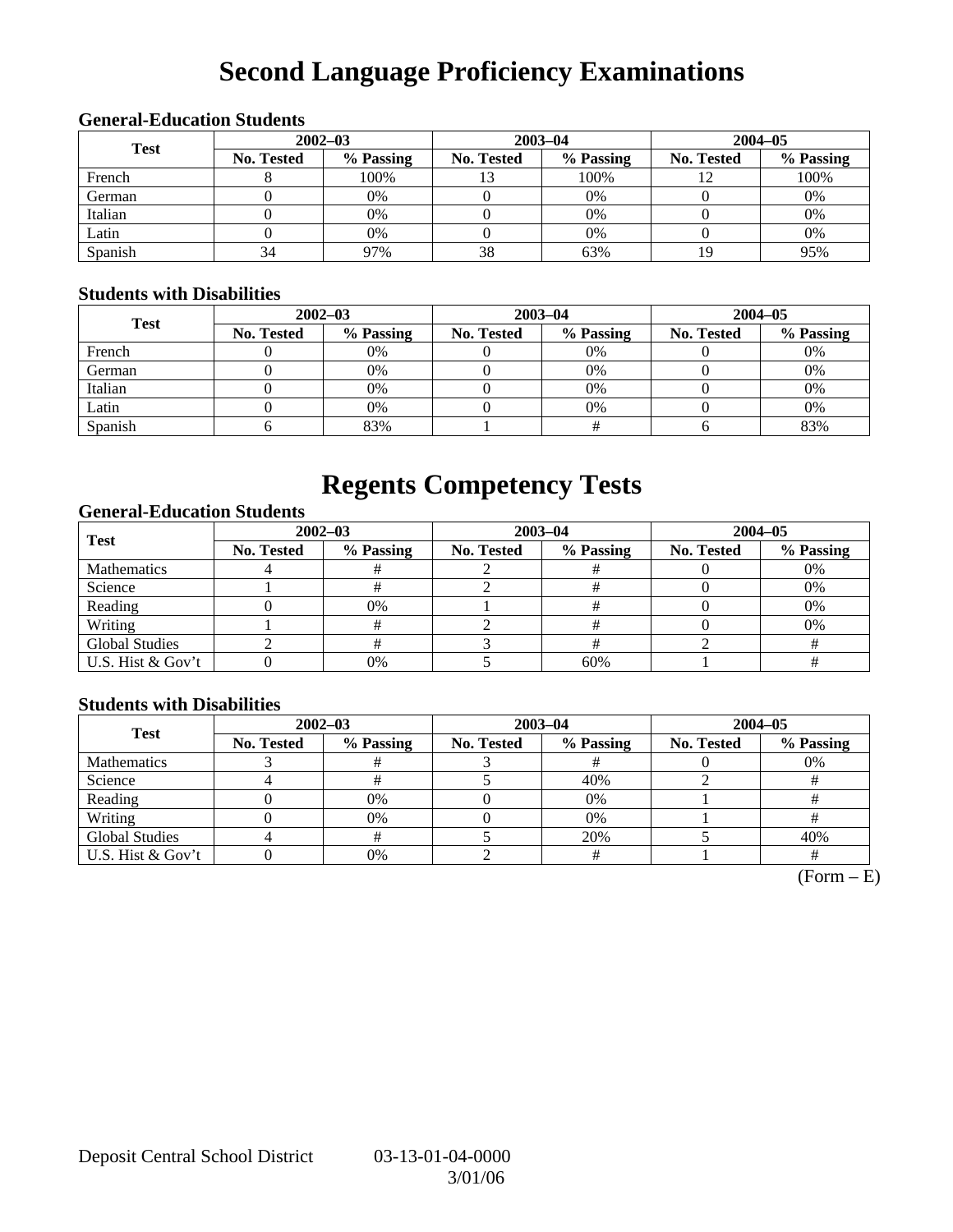# **Regents Examinations**

|                                     | <b>All Students</b> |                                     |                 | <b>Students with Disabilities</b> |                  |                  |
|-------------------------------------|---------------------|-------------------------------------|-----------------|-----------------------------------|------------------|------------------|
|                                     | $2002 - 03$         | $2003 - 04$                         | $2004 - 05$     | $2002 - 03$                       | 2003-04          | $2004 - 05$      |
|                                     |                     | <b>Comprehensive English</b>        |                 |                                   |                  |                  |
| Number Tested                       | 45                  | 46                                  | 61              | $\boldsymbol{0}$                  | $8\,$            | $\overline{7}$   |
| Number Scoring 55-100               | 44                  | 43                                  | 60              | $\overline{0}$                    | 6                | 6                |
| Number Scoring 65-100               | 43                  | 40                                  | $\overline{55}$ | $\overline{0}$                    | $\overline{4}$   | $\overline{5}$   |
| Number Scoring 85-100               | $\overline{13}$     | $\overline{22}$                     | $\overline{13}$ | $\overline{0}$                    | 1                | $\overline{0}$   |
| Percentage of Tested Scoring 55-100 | 98%                 | 93%                                 | 98%             | 0%                                | 75%              | 86%              |
| Percentage of Tested Scoring 65-100 | 96%                 | 87%                                 | 90%             | 0%                                | 50%              | 71%              |
| Percentage of Tested Scoring 85-100 | 29%                 | 48%                                 | 21%             | 0%                                | 12%              | 0%               |
|                                     |                     | <b>Mathematics A</b>                |                 |                                   |                  |                  |
| Number Tested                       | 50                  | 55                                  | 55              | 6                                 | $\mathfrak s$    | 3                |
| Number Scoring 55-100               | 40                  | $\overline{53}$                     | $\overline{54}$ | 3                                 | $\overline{4}$   | #                |
| Number Scoring 65-100               | 36                  | 47                                  | $\overline{52}$ | $\overline{3}$                    | $\overline{4}$   | #                |
| Number Scoring 85-100               | $\overline{8}$      | $\overline{20}$                     | $\overline{17}$ | $\overline{0}$                    | $\overline{2}$   | $\#$             |
| Percentage of Tested Scoring 55-100 | 80%                 | 96%                                 | 98%             | 50%                               | 80%              | $\overline{\#}$  |
| Percentage of Tested Scoring 65-100 | 72%                 | 85%                                 | 95%             | 50%                               | 80%              | $\overline{\#}$  |
| Percentage of Tested Scoring 85-100 | 16%                 | 36%                                 | 31%             | 0%                                | 40%              | $\overline{\#}$  |
|                                     |                     | <b>Mathematics B</b>                |                 |                                   |                  |                  |
| Number Tested                       | $\mathbf{0}$        | 1                                   | 29              | $\mathbf{0}$                      | $\boldsymbol{0}$ | $\mathbf{1}$     |
| Number Scoring 55-100               | $\boldsymbol{0}$    | #                                   | $\overline{29}$ | $\overline{0}$                    | $\overline{0}$   | $\overline{\#}$  |
| Number Scoring 65-100               | $\overline{0}$      | #                                   | 26              | $\overline{0}$                    | $\overline{0}$   | #                |
| Number Scoring 85-100               | $\overline{0}$      | #                                   | 5               | $\overline{0}$                    | $\overline{0}$   | #                |
| Percentage of Tested Scoring 55-100 | 0%                  | $\overline{\#}$                     | 100%            | 0%                                | 0%               | $\overline{\#}$  |
| Percentage of Tested Scoring 65-100 | 0%                  | $\#$                                | 90%             | 0%                                | 0%               | $\#$             |
| Percentage of Tested Scoring 85-100 | $0\%$               | #                                   | 17%             | 0%                                | 0%               | $\#$             |
|                                     |                     | <b>Global History and Geography</b> |                 |                                   |                  |                  |
| Number Tested                       | 58                  | 58                                  | 69              | 9                                 | 6                | 10               |
| Number Scoring $5\overline{5-100}$  | $\overline{50}$     | $\overline{45}$                     | $\overline{61}$ | $\overline{4}$                    | $\overline{2}$   | $\tau$           |
| Number Scoring 65-100               | 45                  | 39                                  | 45              | $\overline{4}$                    | $\overline{2}$   | $\overline{4}$   |
| Number Scoring 85-100               | $\overline{15}$     | $\overline{9}$                      | $\overline{13}$ | $\overline{0}$                    | $\overline{0}$   | $\overline{0}$   |
| Percentage of Tested Scoring 55-100 | 86%                 | 78%                                 | 88%             | 44%                               | 33%              | 70%              |
| Percentage of Tested Scoring 65-100 | 78%                 | 67%                                 | 65%             | 44%                               | 33%              | 40%              |
| Percentage of Tested Scoring 85-100 | 26%                 | 16%                                 | 19%             | 0%                                | $0\%$            | 0%               |
|                                     |                     | <b>U.S. History and Government</b>  |                 |                                   |                  |                  |
| Number Tested                       | 44                  | 51                                  | 61              | 1                                 | $\boldsymbol{7}$ | 5                |
| Number Scoring 55-100               | 44                  | $\overline{42}$                     | $\overline{53}$ | #                                 | 5                | 5                |
| Number Scoring 65-100               | 42                  | 39                                  | 46              | $\#$                              | $\overline{4}$   | $\overline{4}$   |
| Number Scoring 85-100               | 18                  | 16                                  | 15              | $\#$                              |                  | $\boldsymbol{0}$ |
| Percentage of Tested Scoring 55-100 | 100%                | 82%                                 | 87%             | #                                 | 71%              | 100%             |
| Percentage of Tested Scoring 65-100 | 95%                 | 76%                                 | 75%             | $\#$                              | 57%              | 80%              |
| Percentage of Tested Scoring 85-100 | 41%                 | 31%                                 | 25%             | $\#$                              | 14%              | 0%               |

 $\overline{(Form - F)}$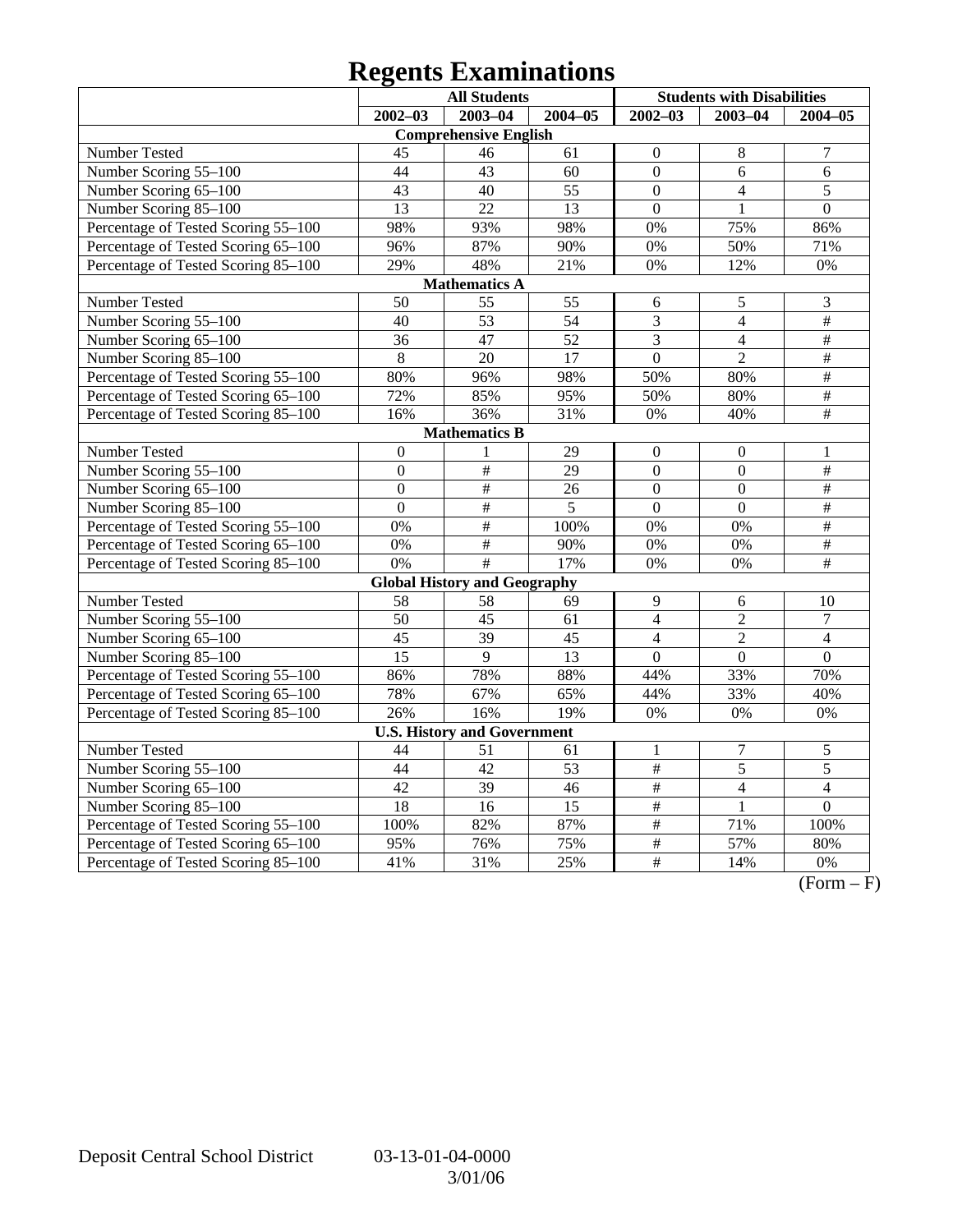## **Regents Examinations**

|                                     |                | <b>All Students</b>                   |                |                           | <b>Students with Disabilities</b> |                         |
|-------------------------------------|----------------|---------------------------------------|----------------|---------------------------|-----------------------------------|-------------------------|
|                                     | $2002 - 03$    | 2003-04                               | $2004 - 05$    | $2002 - 03$               | $2003 - 04$                       | 2004-05                 |
|                                     |                | <b>Living Environment</b>             |                |                           |                                   |                         |
| Number Tested                       | 44             | 48                                    | 46             | 4                         | $\mathfrak{2}$                    | 3                       |
| Number Scoring 55-100               | 43             | 47                                    | 45             | $\overline{\#}$           | $\overline{\#}$                   | $\overline{\ddot{}}$    |
| Number Scoring 65-100               | 43             | 43                                    | 45             | $\overline{\#}$           | $\#$                              | $\#$                    |
| Number Scoring 85-100               | 14             | 7                                     | 24             | $\#$                      | $\#$                              | $\#$                    |
| Percentage of Tested Scoring 55-100 | 98%            | 98%                                   | 98%            | $\#$                      | $\#$                              | $\#$                    |
| Percentage of Tested Scoring 65-100 | 98%            | 90%                                   | 98%            | $\overline{\overline{H}}$ | $\overline{\#}$                   | $\#$                    |
| Percentage of Tested Scoring 85-100 | 32%            | 15%                                   | 52%            | $\overline{\#}$           | $\overline{\#}$                   | $\overline{\ddot{\pi}}$ |
|                                     |                | <b>Physical Setting/Earth Science</b> |                |                           |                                   |                         |
| Number Tested                       | 62             | 56                                    | 55             | 8                         | 8                                 | 6                       |
| Number Scoring 55-100               | 48             | 50                                    | 53             | $\overline{\mathbf{4}}$   | $\overline{5}$                    | 5                       |
| Number Scoring 65-100               | 45             | 45                                    | 47             | 4                         | $\overline{4}$                    | $\overline{2}$          |
| Number Scoring 85-100               | 9              | 12                                    | 10             | $\mathbf{0}$              | $\mathbf{1}$                      | $\mathbf{0}$            |
| Percentage of Tested Scoring 55-100 | 77%            | 89%                                   | 96%            | 50%                       | 62%                               | 83%                     |
| Percentage of Tested Scoring 65-100 | 73%            | 80%                                   | 85%            | 50%                       | 50%                               | 33%                     |
| Percentage of Tested Scoring 85-100 | 15%            | 21%                                   | 18%            | 0%                        | 12%                               | 0%                      |
|                                     |                | <b>Physical Setting/Chemistry</b>     |                |                           |                                   |                         |
| Number Tested                       | 32             | 19                                    | 18             | $\boldsymbol{0}$          | $\overline{2}$                    | 1                       |
| Number Scoring 55-100               | 30             | $\overline{19}$                       | 17             | $\overline{0}$            | $\overline{\#}$                   | #                       |
| Number Scoring 65-100               | 19             | 17                                    | 15             | $\overline{0}$            | $\overline{\#}$                   | $\#$                    |
| Number Scoring 85-100               | $\overline{2}$ | $\overline{2}$                        | 1              | $\mathbf{0}$              | $\overline{\#}$                   | $\#$                    |
| Percentage of Tested Scoring 55-100 | 94%            | 100%                                  | 94%            | 0%                        | $\overline{\#}$                   | #                       |
| Percentage of Tested Scoring 65-100 | 59%            | 89%                                   | 83%            | 0%                        | $\#$                              | #                       |
| Percentage of Tested Scoring 85-100 | 6%             | 11%                                   | 6%             | 0%                        | $\#$                              | $\#$                    |
|                                     |                | <b>Physical Setting/Physics</b>       |                |                           |                                   |                         |
| Number Tested                       |                | $\theta$                              | $\sqrt{5}$     |                           | $\boldsymbol{0}$                  | $\mathbf{0}$            |
| Number Scoring 55-100               |                | $\mathbf{0}$                          | $\overline{5}$ |                           | $\mathbf{0}$                      | $\mathbf{0}$            |
| Number Scoring 65-100               |                | $\overline{0}$                        | 5              |                           | $\overline{0}$                    | $\overline{0}$          |
| Number Scoring 85-100               |                | $\overline{0}$                        | $\mathbf{1}$   |                           | $\Omega$                          | $\overline{0}$          |
| Percentage of Tested Scoring 55-100 |                | 0%                                    | 100%           |                           | 0%                                | 0%                      |
| Percentage of Tested Scoring 65-100 |                | 0%                                    | 100%           |                           | 0%                                | 0%                      |
| Percentage of Tested Scoring 85-100 |                | 0%                                    | 20%            |                           | 0%                                | 0%                      |

\* Physical Setting/Physics results for 2002–03 are not included in the report card because the Department issued new conversion charts for assessments administered in that year.

### $(Form - G)$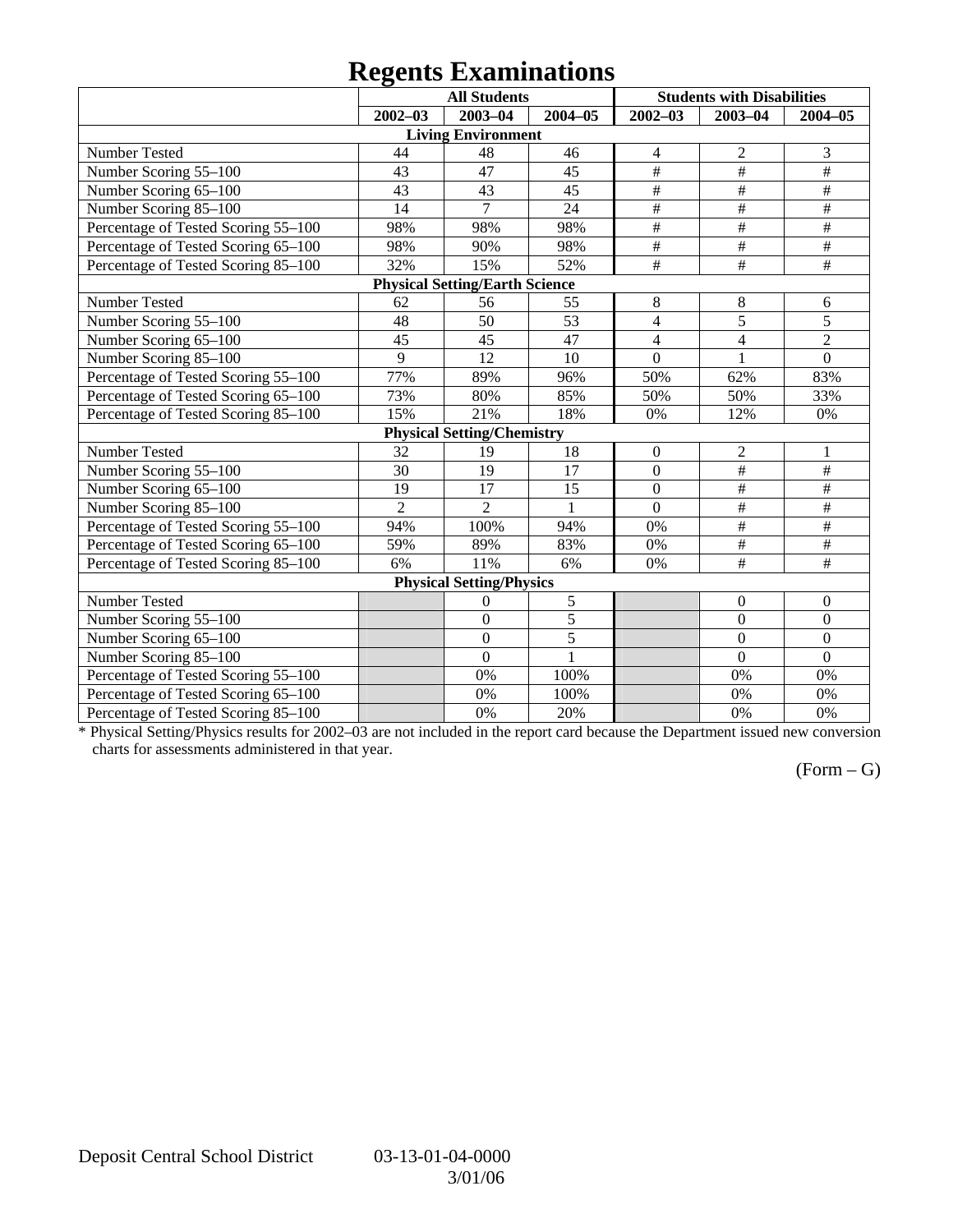## **Regents Examinations**

|                                                                            | <b>All Students</b> |                              |                  | <b>Students with Disabilities</b>  |                      |                      |
|----------------------------------------------------------------------------|---------------------|------------------------------|------------------|------------------------------------|----------------------|----------------------|
|                                                                            | $2002 - 03$         | 2003-04                      | $2004 - 05$      | $2002 - 03$                        | $2003 - 04$          | $2004 - 05$          |
|                                                                            |                     | <b>Comprehensive French</b>  |                  |                                    |                      |                      |
| Number Tested                                                              | 16                  | 12                           | 8                | $\boldsymbol{0}$                   | $\boldsymbol{0}$     | $\mathbf{0}$         |
| Number Scoring 55-100                                                      | 16                  | 12                           | $\overline{8}$   | $\boldsymbol{0}$                   | $\mathbf{0}$         | $\boldsymbol{0}$     |
| Number Scoring 65-100                                                      | 16                  | 11                           | $\overline{8}$   | $\boldsymbol{0}$                   | $\mathbf{0}$         | $\boldsymbol{0}$     |
| Number Scoring 85-100                                                      | 9                   | 3                            | $\overline{5}$   | $\boldsymbol{0}$                   | $\mathbf{0}$         | $\mathbf{0}$         |
| Percentage of Tested Scoring 55-100                                        | 100%                | 100%                         | 100%             | $0\%$                              | 0%                   | 0%                   |
| Percentage of Tested Scoring 65-100                                        | 100%                | 92%                          | 100%             | 0%                                 | 0%                   | 0%                   |
| Percentage of Tested Scoring 85-100                                        | 56%                 | 25%                          | 62%              | 0%                                 | 0%                   | 0%                   |
|                                                                            |                     | <b>Comprehensive Italian</b> |                  |                                    |                      |                      |
| Number Tested                                                              | 0                   | $\boldsymbol{0}$             | $\boldsymbol{0}$ | $\boldsymbol{0}$                   | $\boldsymbol{0}$     | $\mathbf{0}$         |
| Number Scoring 55-100                                                      | $\boldsymbol{0}$    | $\boldsymbol{0}$             | $\boldsymbol{0}$ | $\boldsymbol{0}$                   | $\boldsymbol{0}$     | $\boldsymbol{0}$     |
| Number Scoring 65-100                                                      | $\boldsymbol{0}$    | $\boldsymbol{0}$             | $\boldsymbol{0}$ | $\boldsymbol{0}$                   | $\overline{0}$       | $\boldsymbol{0}$     |
| Number Scoring 85-100                                                      | $\mathbf{0}$        | $\boldsymbol{0}$             | $\mathbf{0}$     | $\mathbf{0}$                       | $\mathbf{0}$         | $\boldsymbol{0}$     |
| Percentage of Tested Scoring 55-100                                        | 0%                  | 0%                           | 0%               | 0%                                 | 0%                   | 0%                   |
| Percentage of Tested Scoring 65-100                                        | 0%                  | 0%                           | $0\%$            | 0%                                 | 0%                   | 0%                   |
| Percentage of Tested Scoring 85-100                                        | 0%                  | 0%                           | 0%               | 0%                                 | 0%                   | 0%                   |
|                                                                            |                     | <b>Comprehensive German</b>  |                  |                                    |                      |                      |
| Number Tested                                                              | $\mathbf{0}$        | $\boldsymbol{0}$             | $\boldsymbol{0}$ | $\boldsymbol{0}$                   | $\boldsymbol{0}$     | $\mathbf{0}$         |
| Number Scoring 55-100                                                      | $\boldsymbol{0}$    | $\boldsymbol{0}$             | $\boldsymbol{0}$ | $\boldsymbol{0}$                   | $\boldsymbol{0}$     | $\boldsymbol{0}$     |
| Number Scoring 65-100                                                      | $\boldsymbol{0}$    | $\boldsymbol{0}$             | $\boldsymbol{0}$ | $\boldsymbol{0}$                   | $\overline{0}$       | $\boldsymbol{0}$     |
| Number Scoring 85-100                                                      | $\overline{0}$      | $\boldsymbol{0}$             | $\mathbf{0}$     | $\mathbf{0}$                       | $\overline{0}$       | $\overline{0}$       |
| Percentage of Tested Scoring 55-100                                        | 0%                  | 0%                           | 0%               | 0%                                 | 0%                   | 0%                   |
| Percentage of Tested Scoring 65-100                                        | 0%                  | 0%                           | $0\%$            | 0%                                 | 0%                   | 0%                   |
| Percentage of Tested Scoring 85-100                                        | 0%                  | 0%                           | 0%               | 0%                                 | 0%                   | 0%                   |
|                                                                            |                     | <b>Comprehensive Hebrew</b>  |                  |                                    |                      |                      |
| Number Tested                                                              | $\boldsymbol{0}$    | $\boldsymbol{0}$             | $\boldsymbol{0}$ | $\boldsymbol{0}$                   | $\boldsymbol{0}$     | $\mathbf{0}$         |
| Number Scoring 55-100                                                      | $\boldsymbol{0}$    | $\boldsymbol{0}$             | $\boldsymbol{0}$ | $\boldsymbol{0}$                   | $\boldsymbol{0}$     | $\boldsymbol{0}$     |
| Number Scoring 65-100                                                      | $\boldsymbol{0}$    | $\boldsymbol{0}$             | $\boldsymbol{0}$ | $\boldsymbol{0}$                   | $\overline{0}$       | $\boldsymbol{0}$     |
| Number Scoring 85-100                                                      | $\overline{0}$      | $\boldsymbol{0}$             | $\mathbf{0}$     | $\overline{0}$                     | $\overline{0}$       | $\overline{0}$       |
| Percentage of Tested Scoring 55-100                                        | 0%                  | 0%                           | 0%               | 0%                                 | 0%                   | 0%                   |
| Percentage of Tested Scoring 65-100                                        | 0%                  | 0%                           | $0\%$            | 0%                                 | 0%                   | 0%                   |
| Percentage of Tested Scoring 85-100                                        | 0%                  | 0%                           | $0\%$            | 0%                                 | 0%                   | 0%                   |
|                                                                            |                     | <b>Comprehensive Spanish</b> |                  |                                    |                      |                      |
| Number Tested                                                              | 11                  | 19                           | 23               | $\boldsymbol{0}$                   | 1<br>$\overline{\#}$ | 3<br>$\overline{\#}$ |
| Number Scoring 55-100                                                      | 11                  | 19                           | 22               | $\boldsymbol{0}$                   |                      |                      |
| Number Scoring 65–100                                                      | 11                  | 19<br>$\overline{4}$         | 21               | $\boldsymbol{0}$<br>$\overline{0}$ | #<br>$\overline{\#}$ | #<br>$\overline{\#}$ |
| Number Scoring 85-100                                                      | 6                   |                              | 14               | $0\%$                              | $\frac{1}{2}$        | $\#$                 |
| Percentage of Tested Scoring 55-100<br>Percentage of Tested Scoring 65-100 | 100%<br>100%        | 100%<br>100%                 | 96%<br>91%       | 0%                                 | $\frac{1}{2}$        | $\frac{1}{2}$        |
| Percentage of Tested Scoring 85-100                                        | 55%                 | 21%                          | 61%              | $0\%$                              | $\overline{\#}$      | $\overline{\#}$      |
|                                                                            |                     | <b>Comprehensive Latin</b>   |                  |                                    |                      |                      |
| Number Tested                                                              | $\boldsymbol{0}$    | $\boldsymbol{0}$             | $\boldsymbol{0}$ | $\boldsymbol{0}$                   | $\mathbf{0}$         | $\overline{0}$       |
| Number Scoring 55-100                                                      | $\boldsymbol{0}$    | $\boldsymbol{0}$             | $\boldsymbol{0}$ | $\boldsymbol{0}$                   | $\boldsymbol{0}$     | $\boldsymbol{0}$     |
| Number Scoring 65-100                                                      | $\boldsymbol{0}$    | $\boldsymbol{0}$             | $\boldsymbol{0}$ | $\boldsymbol{0}$                   | $\boldsymbol{0}$     | $\boldsymbol{0}$     |
| Number Scoring 85-100                                                      | $\boldsymbol{0}$    | $\boldsymbol{0}$             | $\boldsymbol{0}$ | $\boldsymbol{0}$                   | $\boldsymbol{0}$     | $\boldsymbol{0}$     |
| Percentage of Tested Scoring 55-100                                        | 0%                  | 0%                           | 0%               | 0%                                 | 0%                   | 0%                   |
| Percentage of Tested Scoring 65-100                                        | 0%                  | 0%                           | 0%               | 0%                                 | 0%                   | 0%                   |
| Percentage of Tested Scoring 85-100                                        | $0\%$               | 0%                           | 0%               | 0%                                 | 0%                   | 0%                   |
|                                                                            |                     |                              |                  |                                    |                      |                      |

 $(Form - H)$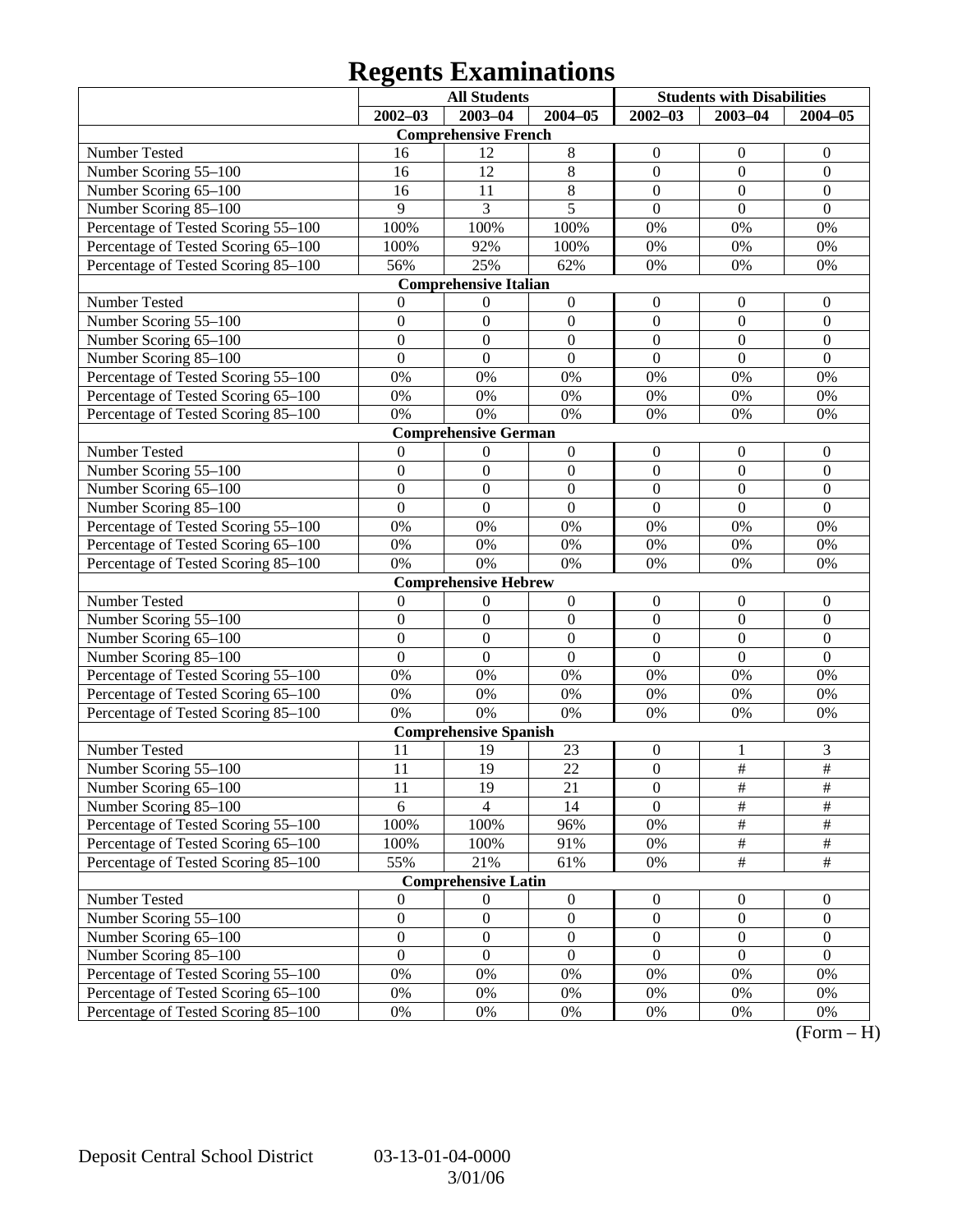|                 |                                   | <b>Number</b><br><b>Tested</b> | % at Level 1 | % at Level 2 | $%$ at Level 3 | $%$ at Level 4 |
|-----------------|-----------------------------------|--------------------------------|--------------|--------------|----------------|----------------|
|                 | <b>General-Education Students</b> | 42                             | 0%           | 0%           | 31%            | 69%            |
| <b>Nov 2004</b> | <b>Students with Disabilities</b> |                                | 3%           | 25%          | 50%            | 13%            |
|                 | All Students                      | 50                             | 2%           | 4%           | 34%            | 60%            |

# **Elementary-Level Social Studies**

# **Middle-Level Social Studies**

|                  |                                   | <b>Number</b><br><b>Tested</b> | $%$ at Level 1 | % at Level 2 | $%$ at Level 3 | $%$ at Level 4 |
|------------------|-----------------------------------|--------------------------------|----------------|--------------|----------------|----------------|
|                  | <b>General-Education Students</b> | 42                             | 0%             | 48%          | 40%            | 12%            |
| <b>June 2005</b> | <b>Students with Disabilities</b> |                                | 9%             | 73%          | 9%             | 9%             |
|                  | All Students                      | 53                             | 2%             | 53%          | 34%            | 11%            |

 $(Form - I)$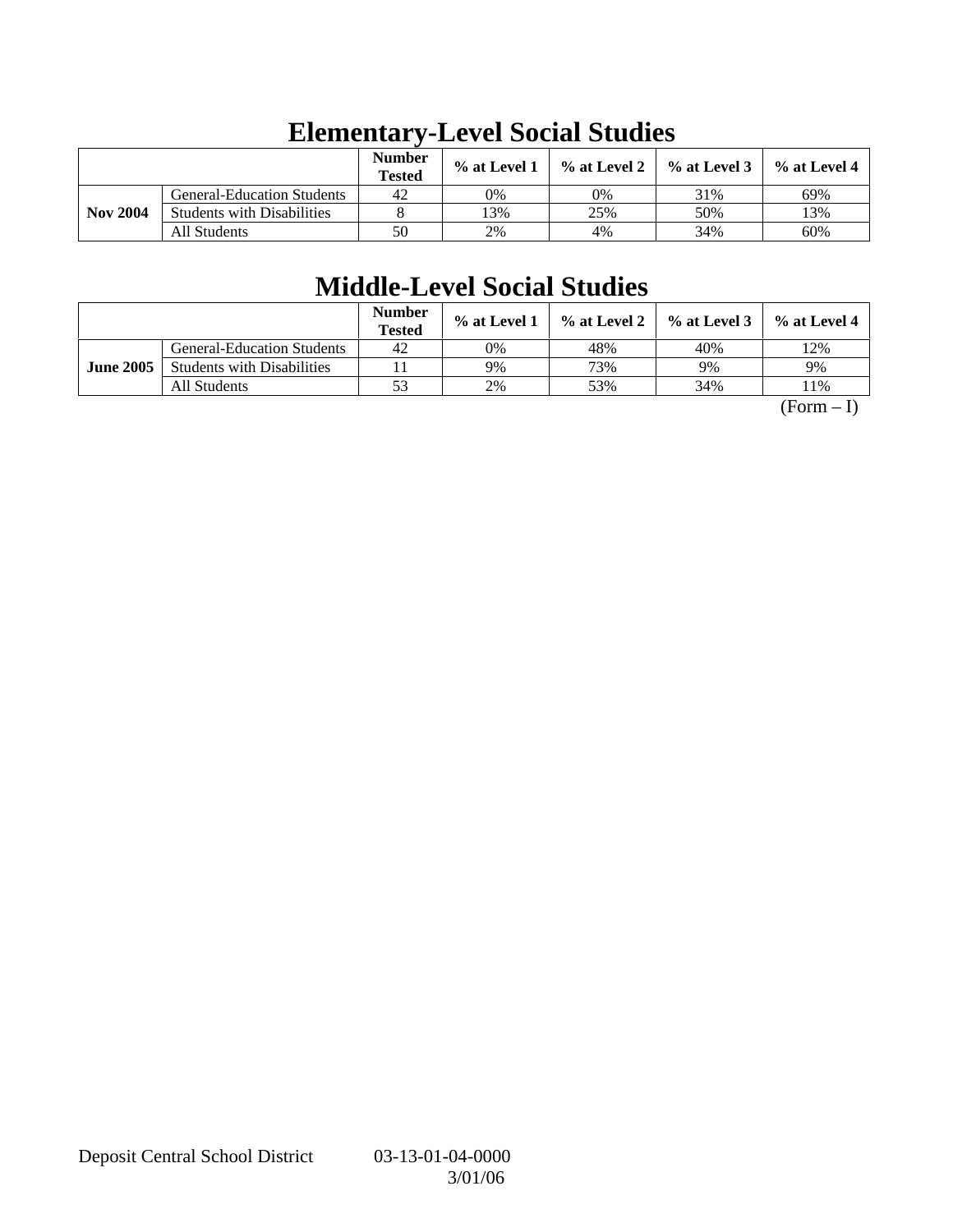### **New York State Alternate Assessments (NYSAA) 2004–05**

|                              | <b>Count of Students</b> |                   |                |         |                    |   |  |  |  |
|------------------------------|--------------------------|-------------------|----------------|---------|--------------------|---|--|--|--|
| <b>Test</b>                  | <b>Tested</b>            | <b>Not Tested</b> | <b>Level 1</b> | Level 2 | Level 4<br>Level 3 |   |  |  |  |
| <b>Elementary Level</b>      |                          |                   |                |         |                    |   |  |  |  |
| <b>Social Studies</b>        |                          |                   | #              | #       | #                  | # |  |  |  |
| <b>Middle Level</b>          |                          |                   |                |         |                    |   |  |  |  |
| <b>Social Studies</b>        |                          |                   | #              | #       | #                  | # |  |  |  |
| <b>Secondary Level</b>       |                          |                   |                |         |                    |   |  |  |  |
| <b>English Language Arts</b> |                          |                   |                |         |                    |   |  |  |  |
| <b>Social Studies</b>        |                          |                   |                |         |                    |   |  |  |  |
| Mathematics                  |                          |                   |                |         |                    |   |  |  |  |
| Science                      |                          |                   |                |         |                    |   |  |  |  |

### **2001 Cohort Performance on Regents Examinations after Four Years**

|                              | <b>General-Education Students</b>  |                                     |                | <b>Students with Disabilities</b>  |                                      |                | <b>All Students</b>                |                                      |                |
|------------------------------|------------------------------------|-------------------------------------|----------------|------------------------------------|--------------------------------------|----------------|------------------------------------|--------------------------------------|----------------|
|                              | Global<br><b>History</b><br>& Geo. | U.S.<br><b>History</b><br>$&$ Gov't | <b>Science</b> | Global<br><b>History</b><br>& Geo. | U.S.<br><b>History</b><br>$\&$ Gov't | <b>Science</b> | Global<br><b>History</b><br>& Geo. | U.S.<br><b>History</b><br>$\&$ Gov't | <b>Science</b> |
| <b>Cohort Enrollment</b>     | 46                                 | 46                                  | 46             |                                    |                                      |                | 55                                 | 55                                   | 55             |
| Number Scoring 55–64         |                                    |                                     |                |                                    |                                      |                |                                    |                                      | ∠              |
| Number Scoring 65-84         | 22                                 | 22                                  | 25             |                                    |                                      |                | 26                                 | 25                                   | 29             |
| Number Scoring 85-100        | 17                                 | 16                                  | 20             |                                    |                                      |                | 17                                 | 17                                   | 21             |
| <b>Approved Alternatives</b> |                                    |                                     |                |                                    |                                      |                |                                    |                                      |                |

 $\overline{(Form - J)}$